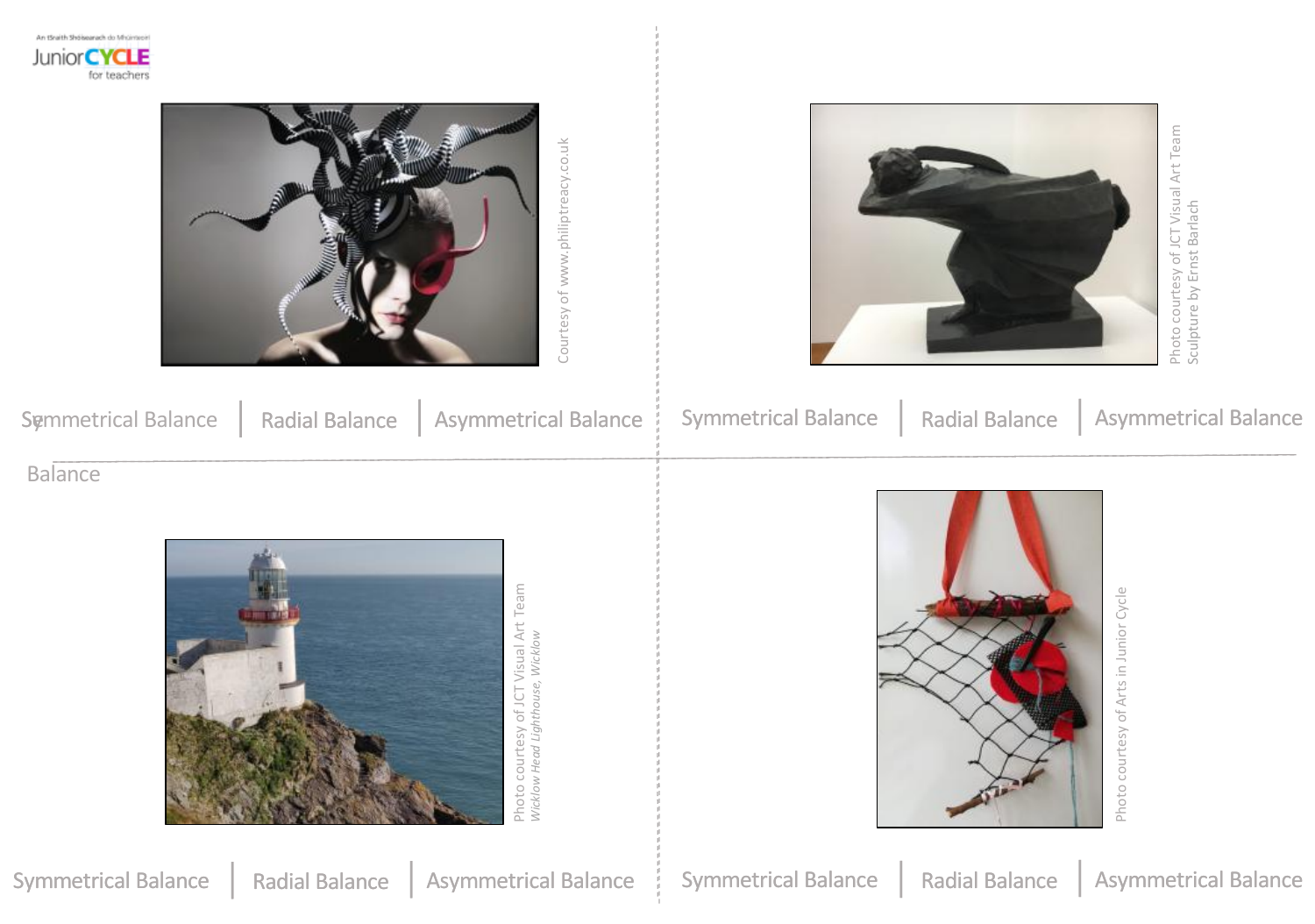An Waith Shikoarach do McGrani Junior CYCLE for teachers





|  | Symmetrical Balance   Radial Balance   Asymmetrical Balance   Symmetrical Balance   Radial Balance   Asymmetrical Balance |  |  |
|--|---------------------------------------------------------------------------------------------------------------------------|--|--|
|  |                                                                                                                           |  |  |



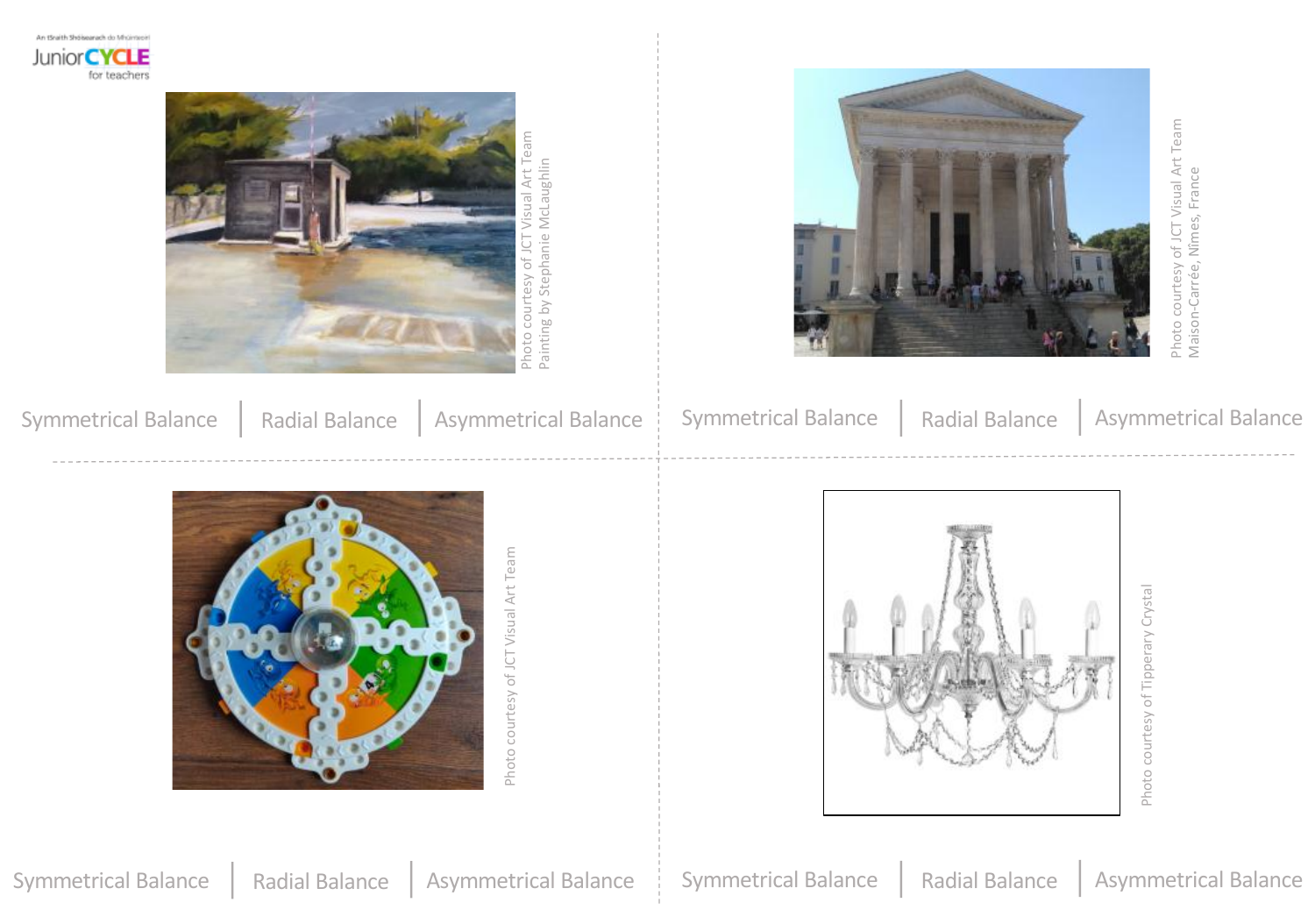





|  | Symmetrical Balance   Radial Balance   Asymmetrical Balance   Symmetrical Balance   Radial Balance   Asymmetrical Balance |  |  |
|--|---------------------------------------------------------------------------------------------------------------------------|--|--|



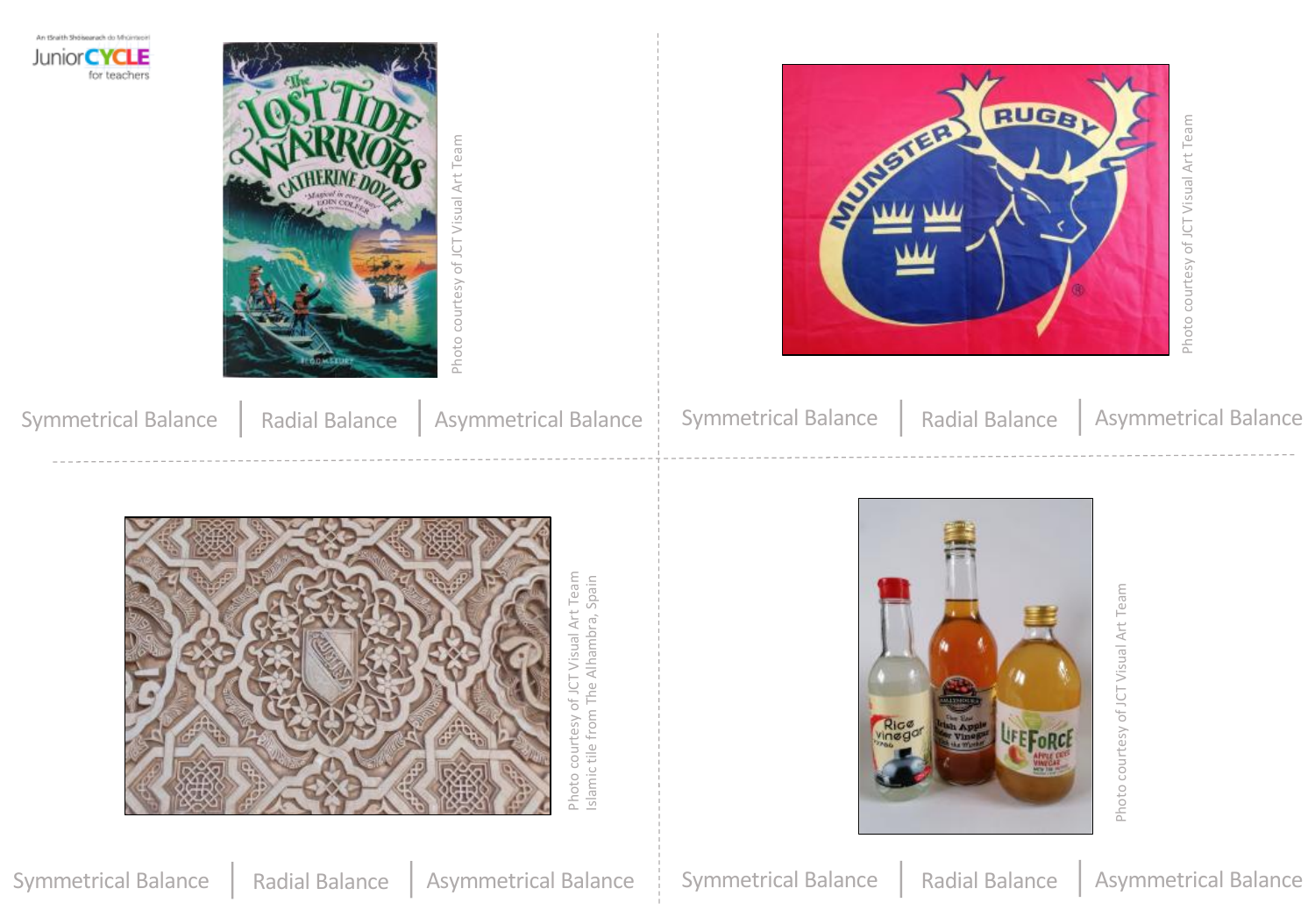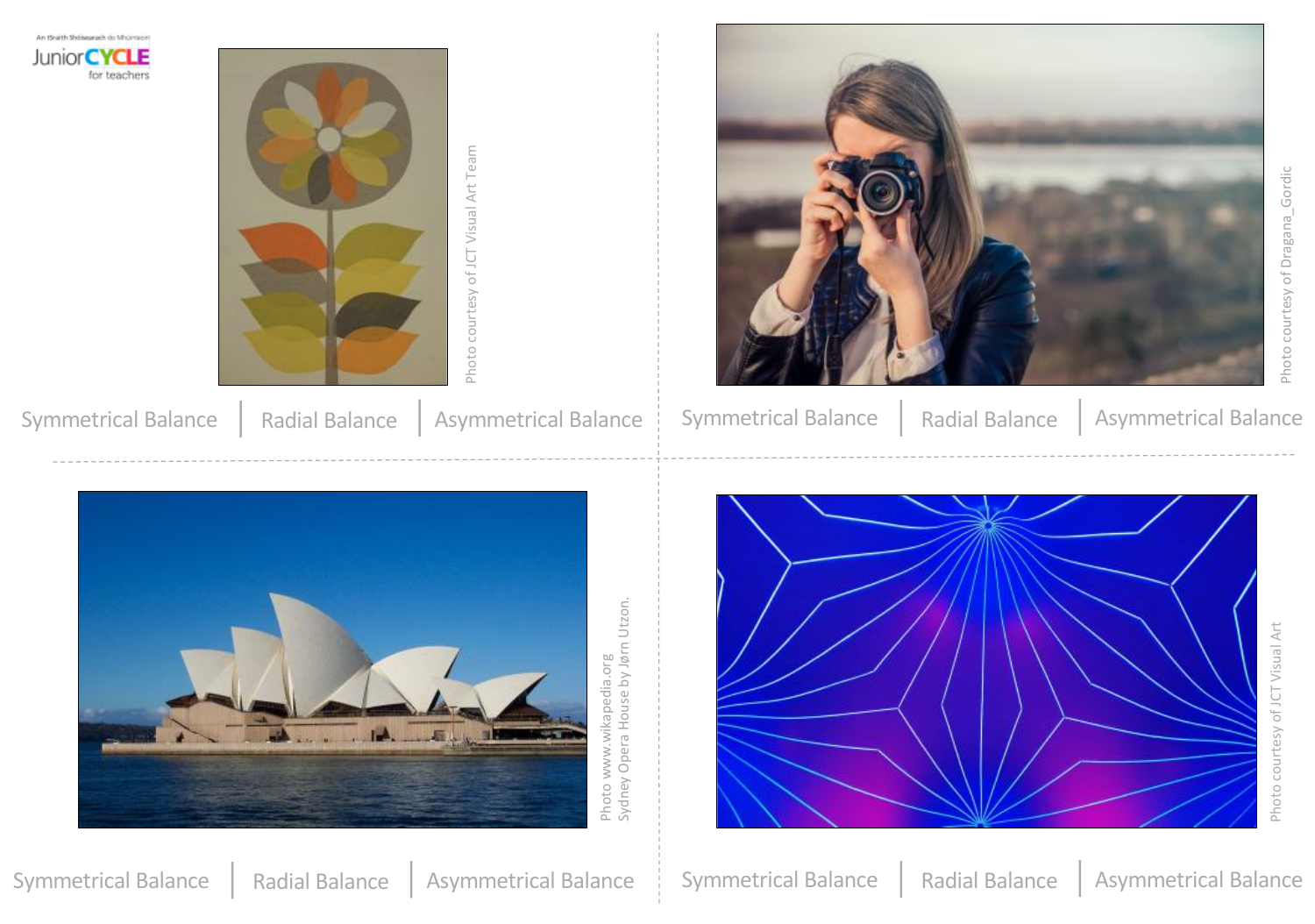